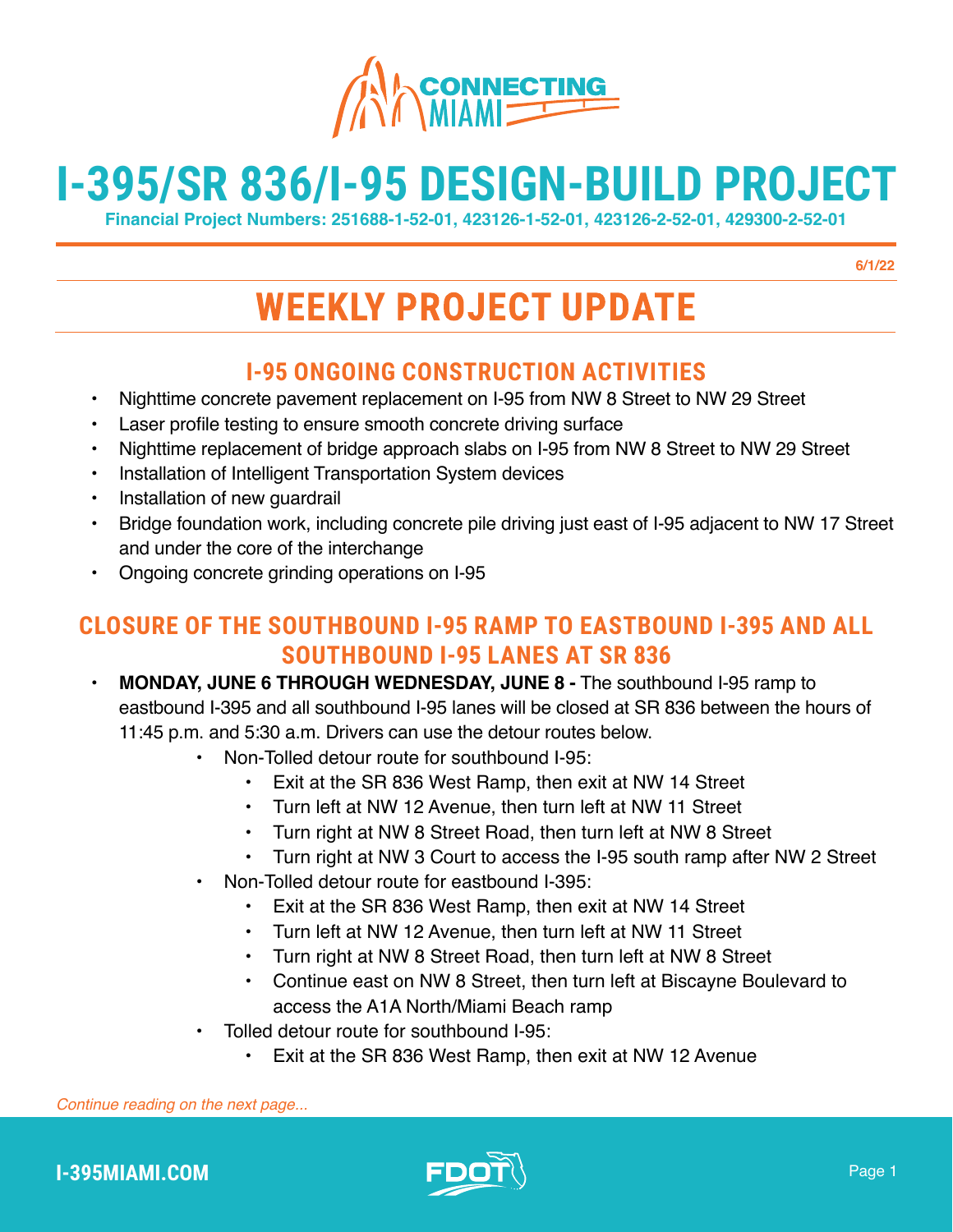- Turn left at NW 12 Avenue to access the SR 836 east entrance ramp
- Continue east on SR 836 to access the I-95 south ramp
- Tolled detour route for eastbound I-395:
	- Exit at the SR 836 West Ramp, then exit at NW 12 Avenue
	- Turn left at NW 12 Avenue to access the SR 836 east entrance ramp
	- Continue east on SR 836 to access eastbound I-395

TO VIEW A MAP OF THE DETOUR PLEASE [CLICK HERE](https://i395-miami.com/alerts/details/Alert-395-95Full-Map.pdf).

## **I-95 LANE CLOSURES**

- **WEDNESDAY, JUNE 1 THROUGH FRIDAY, JUNE 3 AND SUNDAY, JUNE 5 THROUGH FRIDAY, JUNE 10 -** Up to four lanes on southbound I-95 from NW 29 Street to NW 8 Street will be closed between the hours of 9 p.m. and 5:30 a.m. The closures on Fridays will occur between the hours of 11 p.m. and 11 a.m.
- **WEDNESDAY, JUNE 1 THROUGH FRIDAY, JUNE 3 AND SUNDAY, JUNE 5 THROUGH FRIDAY, JUNE 10 -** Up to four lanes on northbound I-95 will be closed nightly from NW 8 Street to NW 29 Street between the hours of 9 p.m. and 5:30 a.m. The closures on Fridays will occur between the hours of 11 p.m. and 11 a.m.

## **EASTBOUND SR 112 AND WESTBOUND I-195 RAMP TO SOUTHBOUND I-95**

- **WEDNESDAY, JUNE 1 THROUGH FRIDAY, JUNE 3 -** The eastbound SR 112 and westbound I-195 ramps to southbound I-95 will be closed as needed between the hours of 9 p.m. and 5:30 a.m. Drivers can:
	- Continue north on I-95 and exit at NW 62 Street
	- Turn left at NW 62 Street to access the southbound I-95 ramp

TO VIEW A MAP OF THE DETOUR PLEASE [CLICK HERE](https://i395-miami.com/alerts/details/Alert-395-WB195EB95-Map.pdf).

## **DAYTIME CLOSURE OF THE NORTHBOUND I-95 RAMP TO I-195 EAST/MIAMI BEACH (EXIT 4A)**

• **WEDNESDAY, JUNE 1 -** The northbound I-95 ramp to I-195 East/Miami Beach (Exit 4A) will be closed as needed between the hours of 6 a.m. and 3 p.m. Drivers can continue north on I-95 to access the I-195 East/Miami Beach ramp (Exit 4B) located north of NW 32 Street.

## **SOUTHBOUND I-95 RAMP TO WESTBOUND 836 DETOUR**

- **WEDNESDAY, JUNE 1 AND THURSDAY, JUNE 2 -** The southbound I-95 ramp to westbound SR 836 will be closed between the hours of 11 p.m. and 5:30 a.m. One lane on the ramp will be closed at 9 p.m. Drivers can:
	- Continue south on I-95
	- Exit at SW 7 Street/Brickell Avenue (Exit 1B), then turn left at SW 8 Street
	- Enter the northbound I-95 ramp, then access the ramp to westbound SR 836

TO VIEW A MAP OF THE DETOUR PLEASE [CLICK HERE](https://www.i395-miami.com/alerts/details/Alert-395-SB95WB836_Map.pdf).

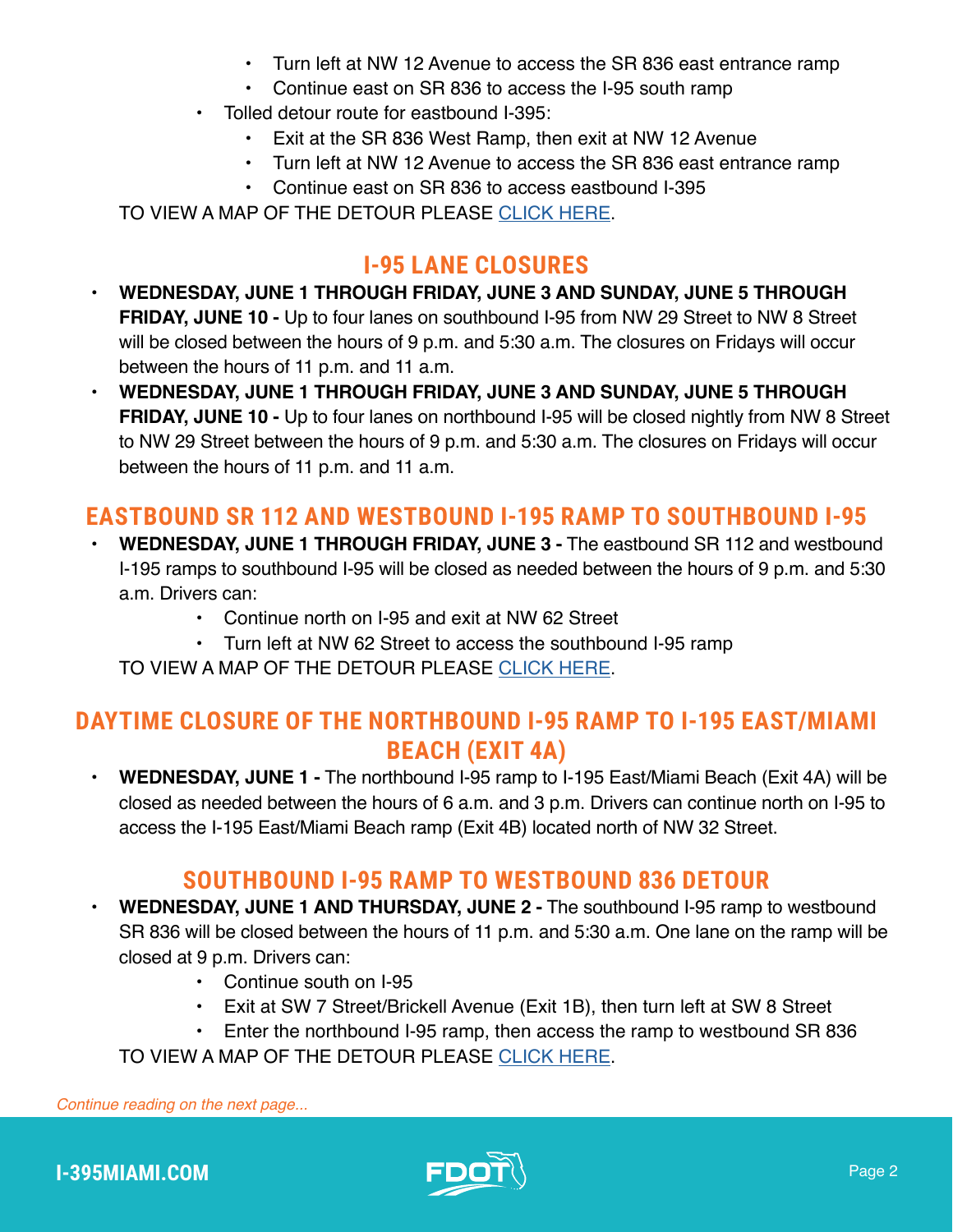#### **SOUTHBOUND I-95 RAMP TO EASTBOUND I-395 DETOUR**

- **WEDNESDAY, JUNE 1 THROUGH FRIDAY, JUNE 3 -** The southbound I-95 ramp to eastbound
	- I-395 will be closed between the hours of 11:45 p.m. and 5:30 a.m. Drivers can:
		- Continue south on I-95, exit at the NW 8 Street ramp (Exit 3B)
		- Turn left on NW 8 Street, continue east on NW 8 Street
		- Turn left at Biscayne Boulevard to access the A1A North/Miami Beach Ramp

TO VIEW A MAP OF THE DETOUR PLEASE [CLICK HERE](https://www.i395-miami.com/alerts/details/Alert-395-95SB-06122019.pdf).

#### **NORTHBOUND I-95 RAMP TO EASTBOUND I-395 DETOUR**

- **WEDNESDAY, JUNE 1 THROUGH FRIDAY, JUNE 3 -** The northbound I-95 ramp to eastbound
	- I-395 will be closed between the hours of 11:45 p.m. and 5:30 a.m. Drivers can:
		- Exit at the NW 2 Street ramp (Exit 2B)
		- Continue north on NW 3 Avenue, then turn right on NW 8 Street
		- Continue east on NW/NE 8 Street
		- Turn left on Biscayne Boulevard to access A1A North/Miami Beach

TO VIEW A MAP OF THE DETOUR PLEASE [CLICK HERE](https://www.i395-miami.com/alerts/details/Alert-395-95NB-06142019.pdf).

#### **NW 17 STREET DAYTIME LANE CLOSURE UNDER I-95**

• **WEDNESDAY, JUNE 1 THROUGH FRIDAY, JUNE 3 AND SUNDAY, JUNE 5 THROUGH FRIDAY, JUNE 10 -** One travel lane on NW 17 Street under I-95 will be closed as needed between the hours of 9 a.m. and 3:30 p.m. Drivers can use NW 20 Street as an alternate route.

## **I-395 ONGOING CONSTRUCTION ACTIVITIES**



**Ongoing installation of bridge segments adjacent to NW 3 Avenue for the new I-395 westbound local access roadway**



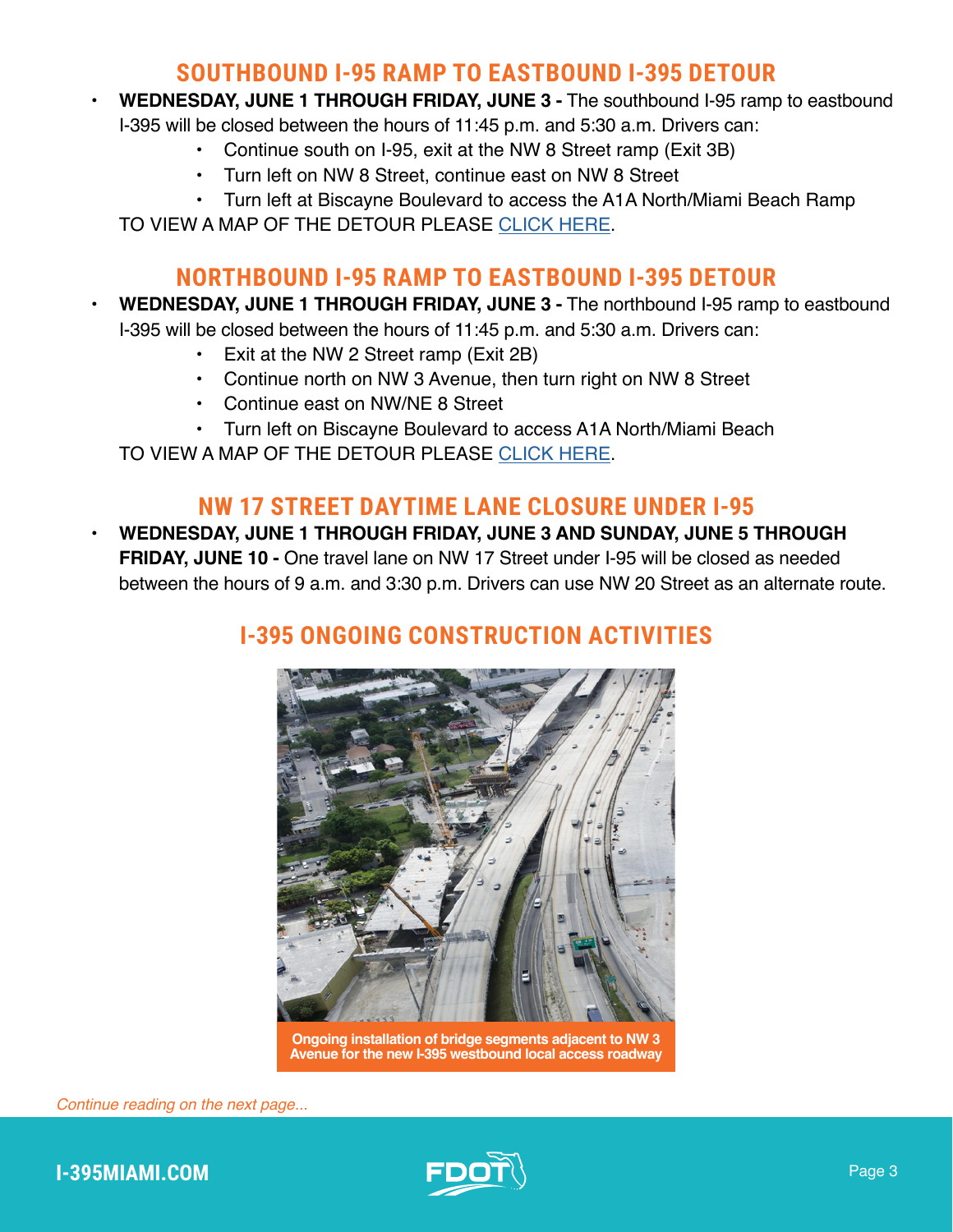- Construction of a temporary westbound I-395 bypass from just west of NE 1 Avenue to North Miami Avenue
- Nighttime Auger Cast Pile installation for support tower foundations from east of Biscayne Boulevard to NE 1 Avenue between I-395 and NE 13 Street
- Nighttime concrete pours for foundations and bridge structures along the I-395 corridor
- Driving steel pipes into the ground adjacent to North Miami Avenue and just north of I-395
- Construction of bridge piers at the Overtown Plaza alleyway between NW 3 Avenue and NW 4 Avenue
- Erection of bridge segments between NW 1 Place and NW 3 Avenue
- Foundation construction for signature bridge arch 1 located north of I-395 and just west of NE 2 Avenue
- Removal of concrete molds at arch 2 located north of I-395 and just west of NE 2 Avenue
- Excavation of signature bridge arch 5 east of Biscayne Boulevard adjacent to NE 13 Street
- Hammering/driving of steel pipes and sheets into the ground adjacent to I-395 adjacent to NE 2 Avenue
- Preparation for the next concrete pour at the signature bridge center pier foundation located between Biscayne Boulevard and NE 2 Avenue just north of I-395
- Construction of bridge foundations and piers adjacent to I-395 from North Bayshore Drive to west of NW 3 Avenue
- Placement of bridge segments west from North Miami Avenue to the rail tracks south of I-395
- Construction of new entrance ramp to westbound I-395 just west of North Miami Avenue
- Nighttime roadway operations on I-395 from MacArthur Causeway to I-95

#### **I-395 MAINLINE LANE CLOSURES**

- **WEDNESDAY, JUNE 1 THROUGH FRIDAY, JUNE 3 AND SUNDAY, JUNE 5 THROUGH FRIDAY, JUNE 10 -** One lane on mainline eastbound I-395 will be closed from I-95 to Biscayne Boulevard between the hours of 10 p.m. and 5:30 a.m.
- **WEDNESDAY, JUNE 1 THROUGH FRIDAY, JUNE 3 AND SUNDAY, JUNE 5 THROUGH FRIDAY, JUNE 10 -** Up to two lanes on mainline westbound I-395 will be closed from Biscayne Boulevard to I-95 between the hours of 10 p.m. and 5:30 a.m.

#### **WESTBOUND I-395 RAMP TO NORTHBOUND I-95 DETOUR**

- **WEDNESDAY, JUNE 1 THROUGH FRIDAY, JUNE 3 AND SUNDAY, JUNE 5 THROUGH FRIDAY, JUNE 10 -** The westbound I-395 ramp to northbound I-95 will be closed between the hours of 10 p.m. and 5:30 a.m. The closures on June 1 and June 3 will begin at 11:45 p.m. Drivers can:
	- Access the southbound I-95 ramp
	- Exit at SW 7 Street/Brickell Avenue (Exit 1B), then turn left at SW 8 Street
	- Enter the northbound I-95 ramp, then continue north on I-95
	- TO VIEW A MAP OF THE DETOUR PLEASE [CLICK HERE](https://i395-miami.com/alerts/details/Alert-395-WB395NB95-Map.pdf).

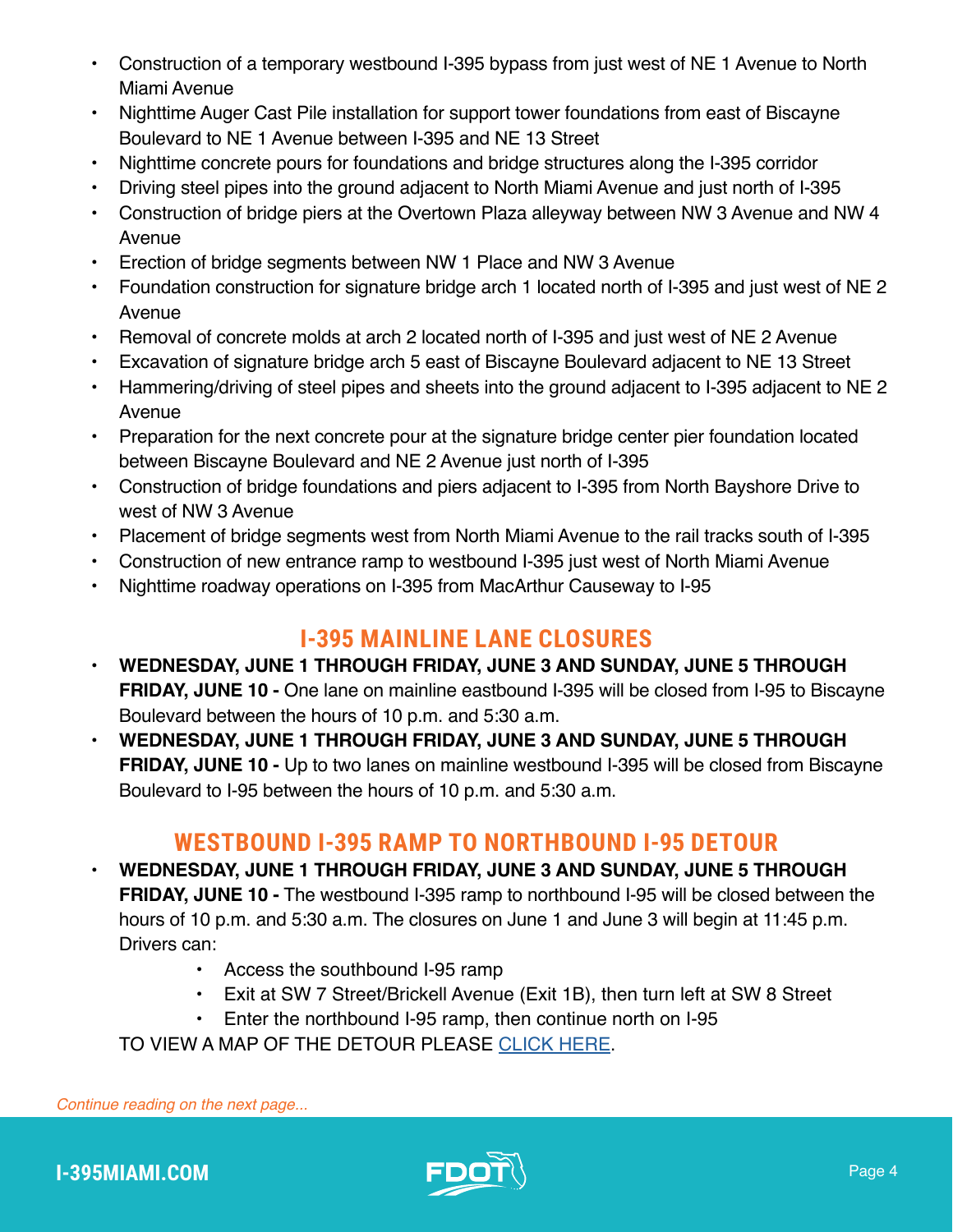#### **NE 2 AVENUE CLOSURE**

- **SUNDAY, JUNE 5 -** NE 2 Avenue will be closed from NE 13 Street to I-395 between the hours of 10:30 p.m. to 5:30 a.m. One northbound lane on NE 2 Avenue will be closed at 9 p.m.
	- Drivers on southbound NE 2 Avenue can:
		- Turn left on NE 15 Street, then turn right on Biscayne Boulevard
		- Turn right on NE 11 Street to connect with NE 2 Avenue
	- Drivers exiting I-395 can:
		- Continue east on NE 11 Terrace, then turn left on Biscayne Boulevard
		- Turn left on NE 15 Street to connect with NE 2 Avenue

TO VIEW A MAP OF THE DETOUR PLEASE [CLICK HERE](https://i395-miami.com/alerts/details/Alert-395-NE2-Map.pdf).

#### **LANE CLOSURES ON NORTH MIAMI AVENUE**

• **WEDNESDAY, JUNE 1 AND THURSDAY, JUNE 2 -** Up to two lanes on North Miami Avenue will be closed from NE 13 Street to NE 11 Street between the hours of 10 p.m. and 5:30 a.m.

#### **CLOSURE OF NW 3 AVENUE FOR SEGMENT INSTALLATION**

- **SUNDAY, JUNE 5 THROUGH FRIDAY, JUNE 10 -** NW 3 Avenue will be closed from NW 14 Street to NW 15 Street between the hours of 10 p.m. and 5:30 a.m. to allow the contractor to install bridge segments over the roadway. One northbound lane will be closed as needed between the hours of 9 a.m. and 3:30 p.m.
	- Northbound drivers on NW 3 Avenue can:
		- Turn right on NW 13 Street, then turn left on NW 2 Avenue
		- Turn right on NW 14 Street, then turn left on NW 1 Avenue
		- Turn left on NW 16 Street to connect with NW 3 Avenue
	- Southbound drivers on NW 3 Avenue can:
		- Turn left on NW 16 Street, then turn right on NW 2 Avenue
		- Turn left on NW 15 Street, then turn right on NW 1 Avenue
		- Turn left on NW 14 Street, then turn right on North Miami Avenue
		- Turn right on NW 11 Street to connect with NW 3 Avenue

TO VIEW A MAP OF THE DETOUR PLEASE [CLICK HERE](https://i395-miami.com/alerts/details/NW3AVE-NW14ST-CLOSURE.pdf).

## **LONG-TERM CLOSURE OF NW 1 PLACE**

• NW 1 Place from NW 13 Street to NW 14 Street will remain continuously closed until further notice to allow the contractor to work on bridges over the roadways. TO VIEW A MAP OF THE DETOUR PLEASE [CLICK HERE](https://www.i395-miami.com/alerts/details/NW1PLACE-SegDetour.pdf).

## **CLOSURE OF NW 14 TERRACE**

• NW 14 Terrace will be closed from NW 3 Avenue to NW 2 Avenue until further notice to allow the contractor to construct bridge foundations. Drivers can use NW 15 Street as an alternate.

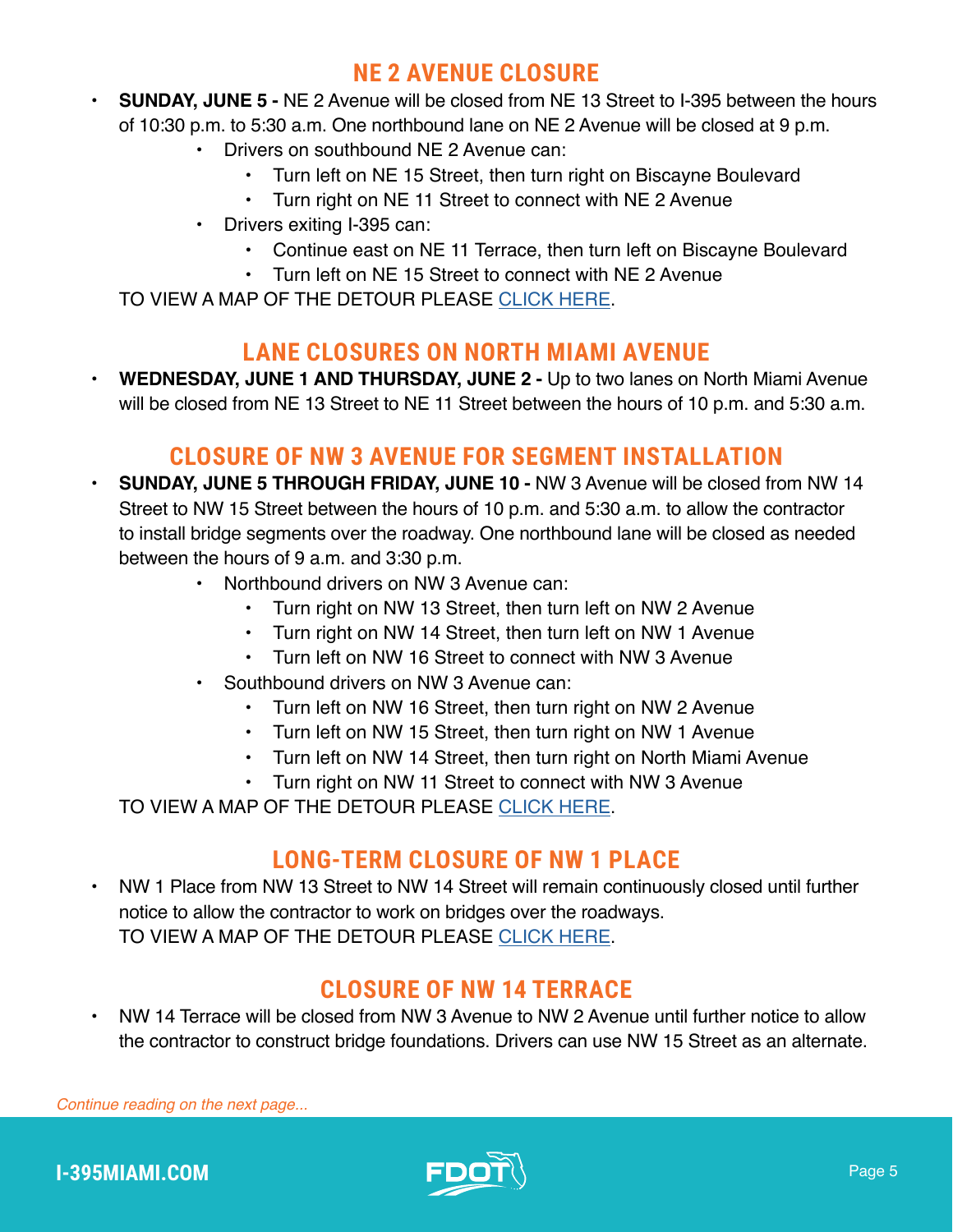#### **CLOSURE OF NW 13 STREET AT NW 1 COURT**

• A section of NW 13 Street at NW 1 Court will be closed until further notice. The closure will allow the contractor to construct bridge caps for the new I-395 bridges. TO VIEW A MAP OF THE DETOUR PLEASE [CLICK HERE](http://i395-miami.com/alerts/details/Alert-395-NW1CT13ST-Map.pdf).

#### **LONG-TERM CLOSURE OF NW 1 COURT**

• NW 1 Court from NW 13 Street to NW 14 Street and NW 13 Street from NW 1 Avenue to NW 1 Court will remain continuously closed until further notice to allow the contractor to work on bridges over the roadways.

TO VIEW A MAP OF THE DETOUR PLEASE [CLICK HERE](http://i395-miami.com/alerts/details/Alert-395-NW1CT13ST-Map.pdf
).



## **SR 836 ONGOING CONSTRUCTION ACTIVITIES**

**Fully assembled bridge cap and beam lifter just west of NW 17 Avenue at SR 836**

- Ongoing widening activities for the eastbound SR 836 ramp to northbound I-95
- Assembly and installation of the cap/beam lifter in the SR 836 median just west of NW 17 Avenue **(NIGHTTIME FULL CLOSURES OF SR 836 WILL BE IMPLEMENTED AS NEEDED)**
- Bridge widening activities on eastbound SR 836 over NW 14 Street and NW 10 Avenue
- Foundation construction just west of the Miami River under SR 836 in the Grove Park neighborhood
- Driving steel sheets into the ground adjacent to SR 836 from NW 7 Avenue to NW 17 Avenue
- Pier construction in the median area of SR 836 between NW 17 Avenue and the toll gantry and just east of NW 17 Avenue
- Foundation construction at the Richard E. Gerstein Justice Building parking area



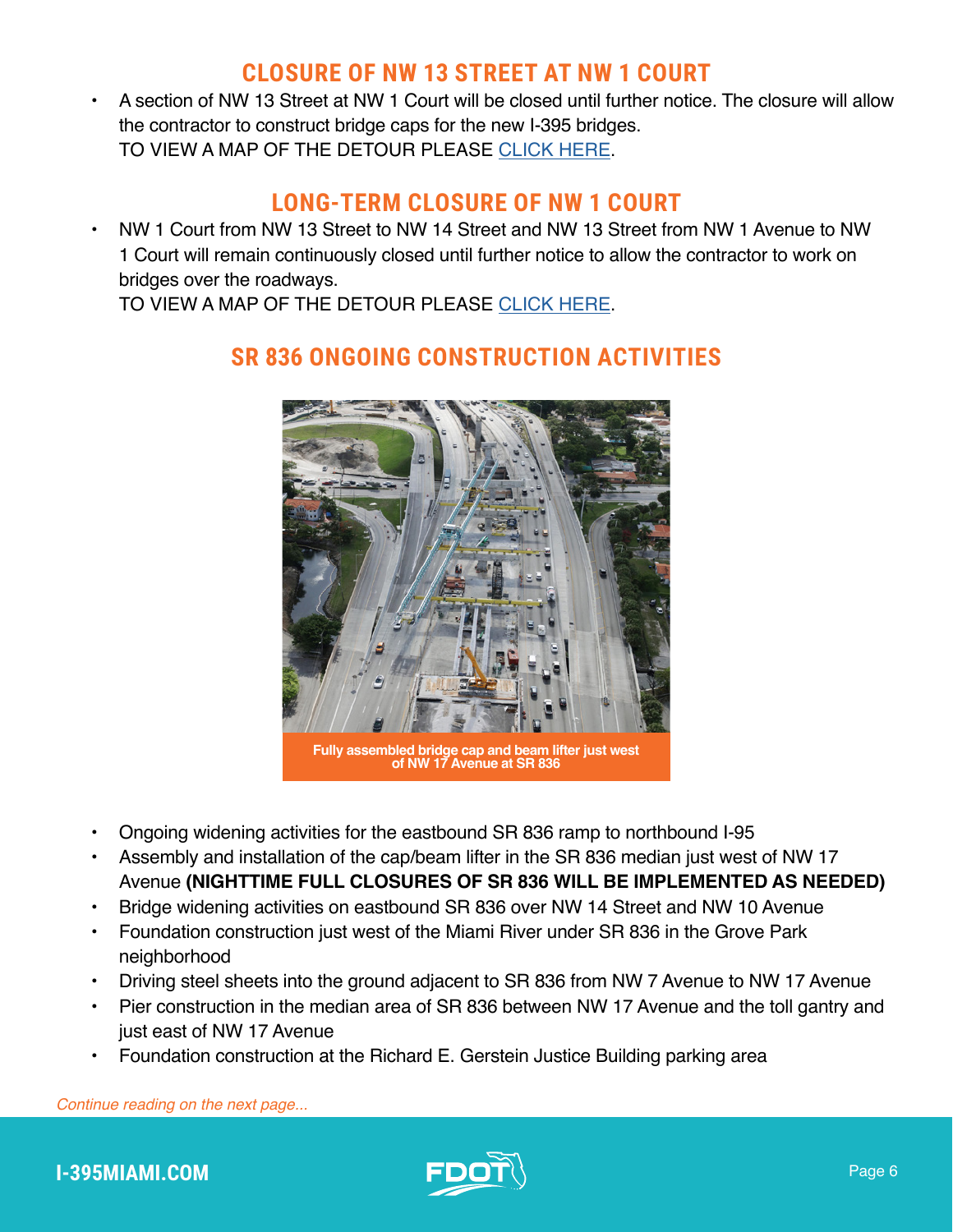- Foundation construction east of NW 17 Avenue and under SR 836
- Ongoing casting of bridge caps

#### **FULL CLOSURE OF EASTBOUND SR 836**

- **WEDNESDAY, JUNE 1 AND THURSDAY, JUNE 2 -** All eastbound SR 836 lanes will be closed between the hours of 11:45 p.m. and 5:30 a.m.
	- Drivers on eastbound SR 836 can:
		- Exit at the NW 17 Avenue South (Ballpark) ramp, then turn right at NW 17 Avenue
		- Turn left at NW 7 Street
		- Turn left at NW 12 Avenue to connect with eastbound SR 836 ramp

TO VIEW A MAP OF THE DETOUR PLEASE [CLICK HERE](https://www.i395-miami.com/alerts/details/Full-closure-SR836-Map.pdf).

#### **FULL CLOSURE OF WESTBOUND SR 836**

- **THURSDAY EARLY MORNING, JUNE 2 -** All westbound SR 836 lanes will be closed from NW 12 Avenue to NW 17 Avenue between the hours of 2 a.m. and 5:30 a.m.
	- Drivers on westbound SR 836 can:
		- Exit at the NW 12 Avenue ramp, then turn left on NW 12 Avenue
		- Turn right on NW 7 Street
		- Turn right on NW 17 Avenue to connect with the westbound SR 836 ramp

TO VIEW A MAP OF THE DETOUR PLEASE [CLICK HERE](https://www.i395-miami.com/alerts/details/Full-closure-SR836-Map.pdf).

#### **SR 836 LANE CLOSURES**

- **WEDNESDAY, JUNE 1 THROUGH FRIDAY, JUNE 3 AND SUNDAY, JUNE 5 THROUGH FRIDAY, JUNE 10 -** Up to two lanes on eastbound SR 836 from NW 17 Avenue to I-95 will be closed as needed between the hours of 9 p.m. and 5:30 a.m.
- **WEDNESDAY, JUNE 1 THROUGH FRIDAY, JUNE 3 AND SUNDAY, JUNE 5 THROUGH FRIDAY, JUNE 10 -** Up to two westbound lanes on SR 836 from I-95 to NW 17 Avenue will be closed as needed between the hours of 9 p.m. and 5:30 a.m.

#### **EASTBOUND SR 836 RAMP TO NORTHBOUND I-95 DETOUR**

- **WEDNESDAY, JUNE 1 THROUGH FRIDAY, JUNE 3 AND SUNDAY, JUNE 5 THROUGH FRIDAY, JUNE 10 -** The eastbound SR 836 ramp to northbound I-95 will be closed between the hours of 9 p.m. and 5:30 a.m. Drivers can:
	- Access the southbound I-95/NW 8 Street ramp, then exit at the NW 8 Street/ PortMiami ramp
	- Turn left at NW 8 Street
	- Turn left at NW 3 Avenue to access the northbound I-95 ramp

TO VIEW A MAP OF THE DETOUR PLEASE [CLICK HERE](https://i395-miami.com/alerts/details/Alert-395-EB836-NB95-Map.pdf).

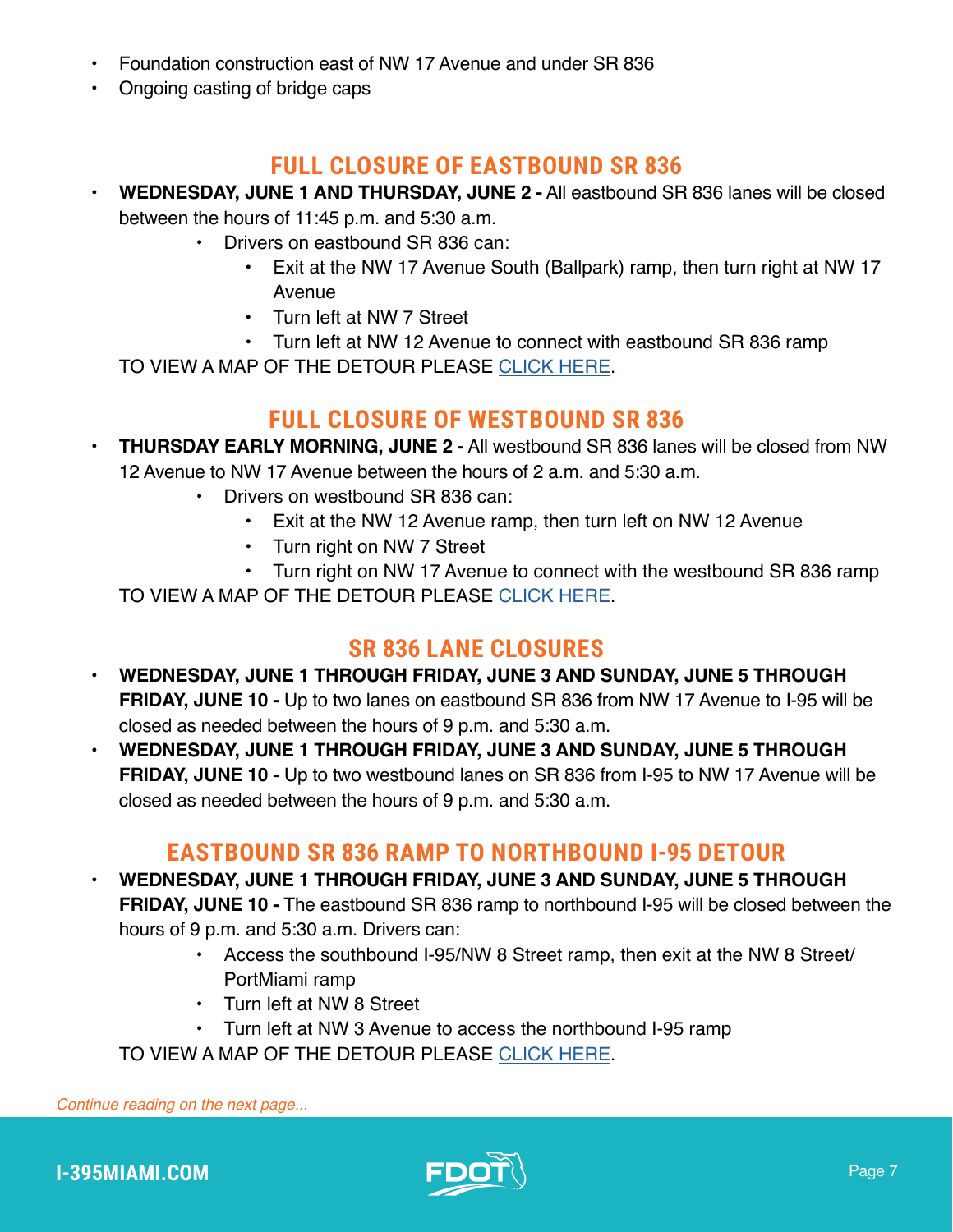## **SOUTHBOUND NW 12 AVENUE RAMP TO EASTBOUND SR 836 CLOSURE**

- **WEDNESDAY, JUNE 8 -** The southbound NW 12 Avenue ramp to eastbound SR 836 will be closed between the hours of 11 p.m. and 5:30 a.m. Drivers can:
	- Turn right on NW 14 Street
	- Turn left on NW 14 Avenue and continue along NW 11 Street
	- Turn left on NW 12 Avenue to access the SR 836 east entrance ramp

TO VIEW A MAP OF THE DETOUR PLEASE [CLICK HERE](https://www.i395-miami.com/alerts/details/Alert-395-SB12EB836-Map.pdf).

## **NW 14 STREET CLOSURE**

- **MONDAY, JUNE 6 THROUGH FRIDAY, JUNE 10 -** NW 14 Street will be closed as needed from NW 7 Avenue to NW 10 Avenue between the hours of 9 p.m. and 5:30 a.m.
	- Drivers on westbound NW 14 Street can:
		- Turn right on NW 7 Avenue, then turn left on NW 17 Street
		- Turn left on NW 9 Avenue and follow NW 10 Avenue to connect with NW 14 Street
	- Drivers on eastbound NW 14 Street can:
		- Turn left on NW 10 Avenue and follow NW 9 Avenue, then turn right on NW 17 Street
		- Turn right on NW 7 Avenue to connect with NW 14 Street

TO VIEW A MAP OF THE DETOUR PLEASE [CLICK HERE](https://i395-miami.com/alerts/details/Alert-395-NW14St-Detour-at-7ave-Map.pdf).

#### **NIGHTTIME CLOSURES OF NW 15 AVENUE AND NW SOUTH RIVER DRIVE UNDER SR 836 FOR BRIDGE WORK**

• **WEDNESDAY, JUNE 1 THROUGH FRIDAY, JUNE 3 AND SUNDAY, JUNE 5 THROUGH FRIDAY, JUNE 10 -** NW 15 Avenue and NW South River Drive will be closed as needed under SR 836 between the hours of 9 p.m. and 5:30 a.m. TO VIEW A MAP OF THE DETOUR PLEASE [CLICK HERE](https://i395-miami.com/alerts/details/Alert-395-15AVESRIVER-Map.pdf).

## **LANE CLOSURES ON NW NORTH RIVER DRIVE/NW 11 STREET**

• **WEDNESDAY, JUNE 1 THROUGH FRIDAY, JUNE 3 AND SUNDAY, JUNE 5 THROUGH FRIDAY, JUNE 10 -** One southbound travel lane on NW North River Drive/NW 11 Street will be closed as needed between the hours of 9 a.m. and 3:30 p.m.